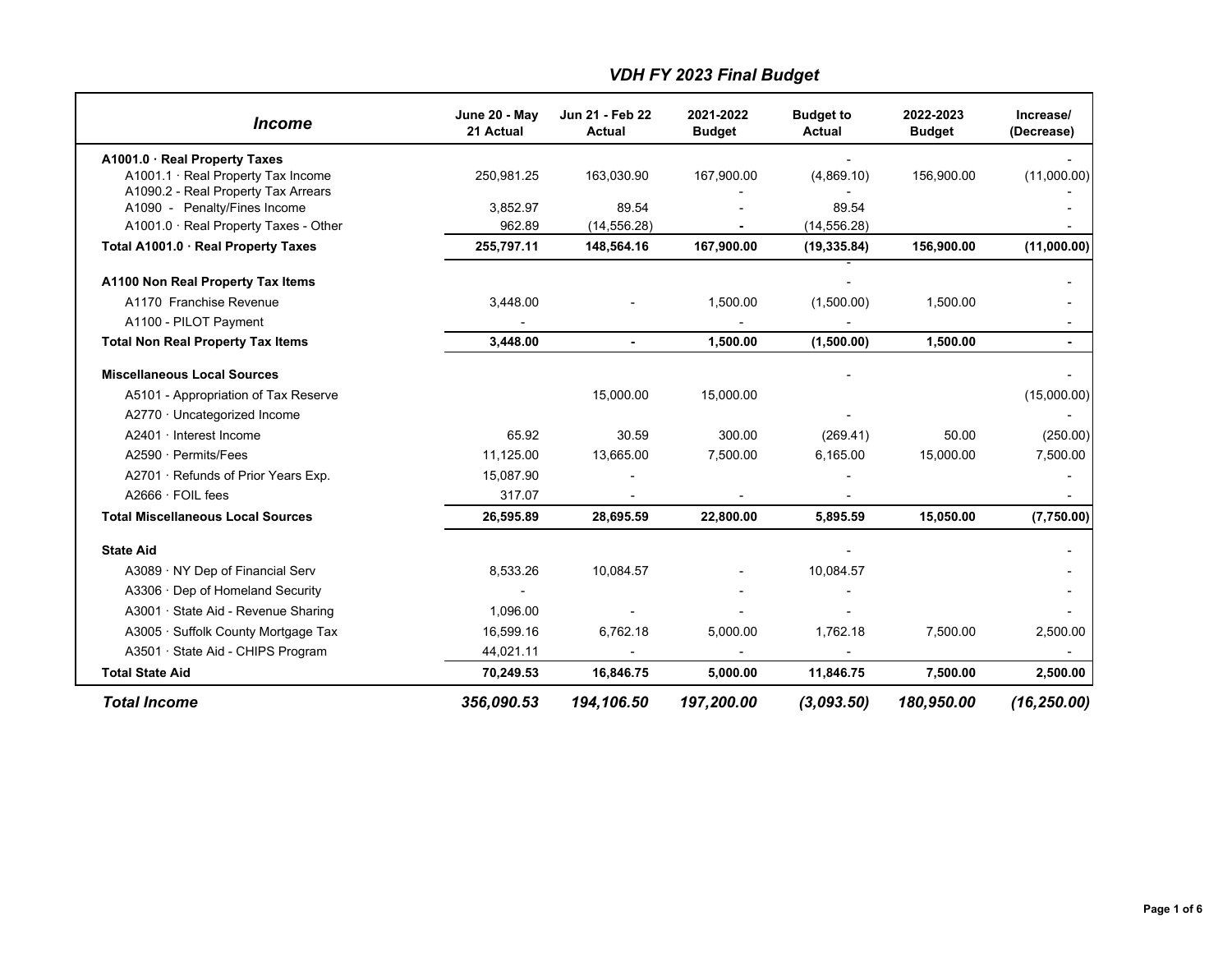| <b>Expense</b>                          | June 20 - May<br>21 Actual | Jun 21 - Feb 22<br><b>Actual</b> | 2021-2022<br><b>Budget</b> | <b>Budget to</b><br><b>Actual</b> | 2022-2023<br><b>Budget</b> | Increase/<br>(Decrease) |
|-----------------------------------------|----------------------------|----------------------------------|----------------------------|-----------------------------------|----------------------------|-------------------------|
| A868680 · Administration Expenses       |                            |                                  |                            | $\blacksquare$                    |                            |                         |
| A868649 - Flags                         |                            | 61.48                            |                            | 61.48                             |                            |                         |
| A868685 · Travel Expense                |                            |                                  | 250.00                     | (250.00)                          | 250.00                     |                         |
| A868681 · Bank Service Charges          |                            |                                  | 100.00                     | (100.00)                          | 100.00                     |                         |
| A868641 - Reconciliation Discrepancies  |                            |                                  |                            |                                   |                            |                         |
| A868680 · Admin Expenses - Other        |                            |                                  |                            |                                   |                            |                         |
| A868686 · Payroll Processing            | 1,343.98                   | 1,011.01                         | 1,350.00                   | (338.99)                          | 1,500.00                   | 150.00                  |
| A868682 · Computer and Internet         | 2,824.99                   | 2,647.32                         | 2,000.00                   | 647.32                            | 2,000.00                   |                         |
| Total A868680 · Administration Expense  | 4,168.97                   | 3,719.81                         | 3,700.00                   | 19.81                             | 3,850.00                   | 150.00                  |
| A13200 · Auditor                        |                            |                                  |                            |                                   |                            |                         |
| A132042 - Accounting - Other            |                            |                                  |                            |                                   |                            |                         |
| A13204 · Auditor Contractual            | 6,000.00                   | 6,300.00                         | 7,500.00                   | (1,200.00)                        | 7,500.00                   |                         |
| A132041 · Bookkeeping                   | 5,291.50                   | 2,537.50                         | 6,500.00                   | (3,962.50)                        | 4,000.00                   | (2,500.00)              |
| A13200 · Audit and Accounting - Other   |                            |                                  |                            |                                   |                            |                         |
| Total A13200 · Auditor                  | 11,291.50                  | 8,837.50                         | 14,000.00                  | (5, 162.50)                       | 11,500.00                  | (2,500.00)              |
| A14100 · Village Clerk                  |                            |                                  |                            |                                   |                            |                         |
| $A14101 \cdot$ Salary                   | 20,397.41                  | 15,663.37                        | 20,000.00                  | (4,336.63)                        | 21,000.00                  | 1,000.00                |
| A14104 · Clerk Contractual Expenditures |                            |                                  |                            |                                   |                            |                         |
| A141041 · Equip. Maintenance            |                            |                                  |                            |                                   |                            |                         |
| A141042 · Travel Expenses               |                            |                                  | 250.00                     | (250.00)                          |                            | (250.00)                |
| A141043 · Telephone                     |                            | 98.44                            | $\overline{\phantom{a}}$   | 98.44                             |                            |                         |
| A141044 · Dues and Subscriptions        | 1,625.88                   | 1,357.24                         | 750.00                     | 607.24                            | 1,500.00                   | 750.00                  |
| $A141045 \cdot$ Office and Supplies     | 962.09                     | 501.70                           | 750.00                     | (248.30)                          | 750.00                     |                         |
| A141046 · Legal Notices                 | 745.84                     | 1,489.90                         | 1,000.00                   | 489.90                            | 1,000.00                   |                         |
| A141047 · Education/Training            | 85.00                      | 226.00                           | 250.00                     | (24.00)                           | 250.00                     |                         |
| Total A14100 · Village Clerk            | 23,816.22                  | 19,336.65                        | 23,000.00                  | (3,663.35)                        | 24,500.00                  | 1,500.00                |
| A14200 · Legal Expenses                 |                            |                                  |                            |                                   |                            |                         |
| A14204 · Contractual                    | 27,195.45                  | 16,744.44                        | 25,000.00                  | (8,255.56)                        | 22,500.00                  | (2,500.00)              |
| $A142042 \cdot Litigation$              | 19,700.36                  | 4,915.17                         | 7,500.00                   | (2,584.83)                        | 7,500.00                   |                         |
| A142041 · Stenography & Transcripts     |                            |                                  |                            |                                   |                            |                         |
| A142047 · Codification Consultant       | 8,055.20                   | 995.00                           | 3,000.00                   | (2,005.00)                        | 1,500.00                   | (1,500.00)              |
| A14200 · Legal Expenses - Other         |                            |                                  |                            |                                   |                            |                         |
| Total A14200 · Legal Expense            | 54,951.01                  | 22,654.61                        | 35,500.00                  | (12, 845.39)                      | 31,500.00                  | (4,000.00)              |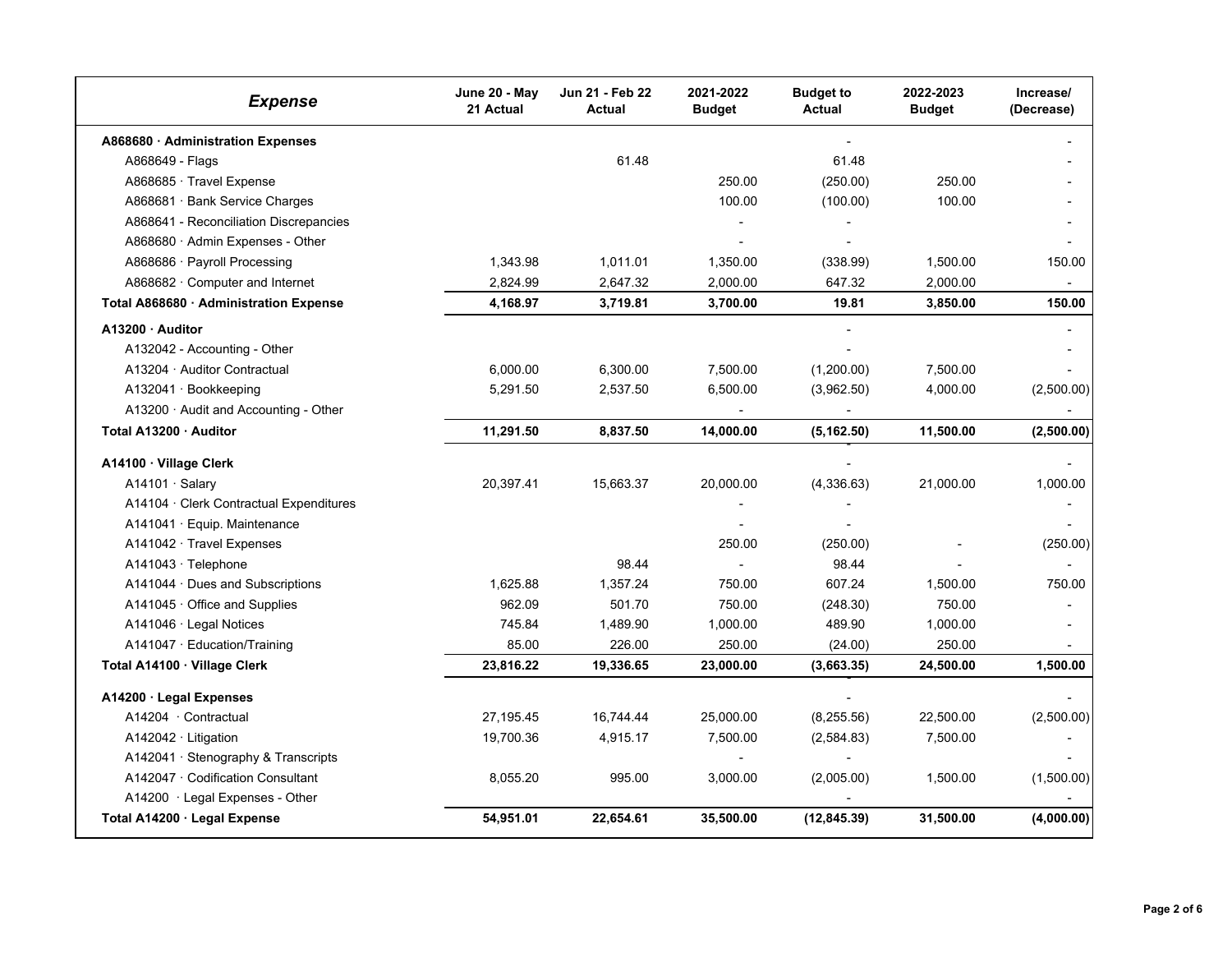| <b>Expense</b>                          | June 20 - May<br>21 Actual | Jun 21 - Feb 22<br><b>Actual</b> | 2021-2022<br><b>Budget</b> | <b>Budget to</b><br><b>Actual</b> | 2022-2023<br><b>Budget</b> | Increase/<br>(Decrease) |
|-----------------------------------------|----------------------------|----------------------------------|----------------------------|-----------------------------------|----------------------------|-------------------------|
| A16200 · Village Hall                   |                            |                                  |                            |                                   |                            |                         |
| A162043 · Cleaning/Supplies             | 440.00                     |                                  | 500.00                     | (500.00)                          | 1.000.00                   | 500.00                  |
| A162044 · Electricity                   | 806.93                     | 708.69                           | 1.500.00                   | (791.31)                          | 1,500.00                   |                         |
| $A162045 \cdot$ Equipment - New         |                            |                                  |                            |                                   |                            |                         |
| $A162046 \cdot$ Fuel Oil                | 1,458.54                   | 1,320.17                         | 1,500.00                   | (179.83)                          | 2,000.00                   | 500.00                  |
| A162047 · Repairs and Maintenance       | 738.56                     | 85,504.23                        | 1.000.00                   | 84,504.23                         | 1,000.00                   |                         |
| A162048 · Security Expense              | 455.40                     | 523.40                           | 500.00                     | 23.40                             | 650.00                     | 150.00                  |
| $A162049 \cdot$ Telephone               | 1,011.18                   | 582.03                           | 850.00                     | (267.97)                          | 850.00                     |                         |
| A162041 · Miscellaneous                 |                            | 159.99                           |                            | 159.99                            |                            |                         |
| <b>Maintenance Building</b>             |                            |                                  |                            |                                   |                            |                         |
| A162042 - Electricity                   |                            |                                  |                            |                                   |                            |                         |
| A162043-Repairs and Supplies            |                            |                                  |                            |                                   |                            |                         |
| A1644-Maintenance - Building - Other    |                            |                                  |                            |                                   |                            |                         |
| Total A16200 · Village Buildings        | 4,910.61                   | 88,798.51                        | 5,850.00                   | 82,948.51                         | 7,000.00                   | 1,150.00                |
| <b>A1450 Election Expense</b>           |                            |                                  |                            |                                   |                            |                         |
| A1450 - Election Supplies Expense       | 463.00                     | 121.30                           | 250.00                     | (128.70)                          | 250.00                     |                         |
| A1451 · Election Inspector              | 400.00                     | 400.00                           | 650.00                     | (250.00)                          | 500.00                     | (150.00)                |
| <b>Total Election Inspector</b>         | 863.00                     | 521.30                           | 900.00                     | (378.70)                          | 750.00                     | (150.00)                |
| A19104 · Insurance Contracutal          |                            |                                  |                            |                                   |                            |                         |
| A191042 · Broker Expense                |                            |                                  |                            |                                   |                            |                         |
| A191043 · Disability Insurance          | 81.64                      | 81.62                            |                            | 81.62                             | 100.00                     | 100.00                  |
| A191044 · Public Employee Bond/Burglary | 562.50                     | 337.00                           | 500.00                     | (163.00)                          | 500.00                     |                         |
| A191046 · Workers Comp                  | 8.71                       | 335.77                           | 500.00                     | (164.23)                          | 500.00                     |                         |
| A191047 · Liability                     |                            |                                  | 3,000.00                   | (3,000.00)                        | $\blacksquare$             | (3,000.00)              |
| A191048 · Package                       | 10,050.76                  | 10,120.16                        | 12,500.00                  | (2,379.84)                        | 12,500.00                  |                         |
| A1911<br>- Public Officials             | 2,330.00                   | 2,606.00                         | 3,500.00                   | (894.00)                          | 3,500.00                   |                         |
| A19100 · Unallocated Insurance - Other  |                            | 27.20                            |                            | 27.20                             |                            |                         |
| Total A19100 · Unallocated Insurance    | 13,033.61                  | 13,507.75                        | 20,000.00                  | (6, 492.25)                       | 17,100.00                  | (2,900.00)              |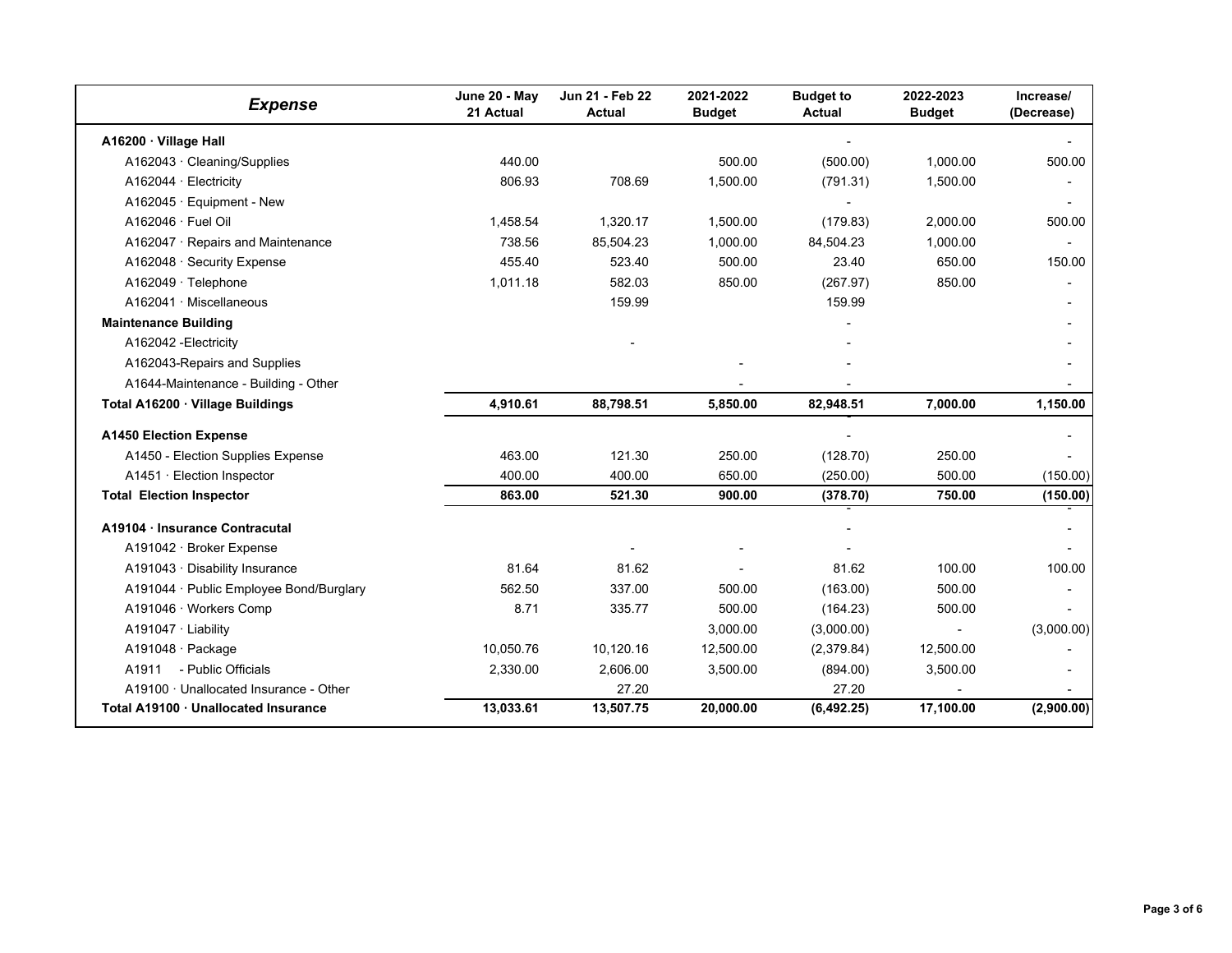| <b>Expense</b>                                                              | June 20 - May<br>21 Actual | Jun 21 - Feb 22<br><b>Actual</b> | 2021-2022<br><b>Budget</b> | <b>Budget to</b><br>Actual | 2022-2023<br><b>Budget</b> | Increase/<br>(Decrease)  |
|-----------------------------------------------------------------------------|----------------------------|----------------------------------|----------------------------|----------------------------|----------------------------|--------------------------|
| A19204 · Municipal Association Dues<br>A19204 · Municipal Assn Dues - Other |                            |                                  | 750.00                     | (750.00)                   | 750.00                     |                          |
| Total A19204 · Municipal Assn Dues                                          |                            | ä,                               | 750.00                     | 750.00                     | 750.00                     |                          |
| A19894 · Other Gen Goverment Support<br>A198944 · MCTMT Tax Expense         | $\overline{\phantom{a}}$   |                                  | $\overline{\phantom{a}}$   |                            |                            | $\overline{\phantom{a}}$ |
| Total A19894 · Other Gen Govt Support                                       |                            |                                  | $\blacksquare$             | $\blacksquare$             |                            | ÷.                       |
| A3620 · Public Safety and Inspection                                        |                            |                                  |                            |                            |                            |                          |
| A362014 · Building Inspector                                                | 6,886.00                   | 2,355.00                         | 7,500.00                   | (5, 145.00)                | 10,000.00                  | 2,500.00                 |
| A362114 · Code Enforcement Officer                                          |                            |                                  | 500.00                     | (500.00)                   | 500.00                     |                          |
| A362012 · Waterways enforcement                                             | 450.00                     | ٠                                | 500.00                     | (500.00)                   | 500.00                     |                          |
| Total A3620 · Public Safety & Inspection                                    | 7,336.00                   | 2,355.00                         | 8,500.00                   | (6, 145.00)                | 11,000.00                  | 2,500.00                 |
| A34100 · Fire Safety                                                        |                            |                                  |                            |                            |                            |                          |
| A34104 · Fire Marshal Personal Sevices                                      |                            |                                  | 500.00                     | (500.00)                   |                            | (500.00)                 |
| A34100 · SIFD Contract                                                      | 46,012.04                  |                                  | 19,000.00                  | (19,000.00)                | 20,000.00                  | 1,000.00                 |
| Total A34100 · Fire Safety                                                  | 46,012.04                  |                                  | 19,500.00                  | (19,500.00)                | 20,000.00                  | 500.00                   |
| A51100 · Maintenance - Street                                               |                            |                                  |                            |                            |                            |                          |
| A5112 · Road Improvements & Paving                                          | 47,042.47                  | 2,812.50                         |                            | 2,812.50                   |                            |                          |
| A51824 · Street Lights                                                      | 525.91                     | 4,474.51                         | 1,500.00                   | 2,974.51                   | 500.00                     | (1,000.00)               |
| Total A51100 Maintenance - Street                                           | 47,568.38                  | 7,287.01                         | 1.500.00                   | 5,787.01                   | 500.00                     | (1,000.00)               |
| A71100 · Parks & Grounds Maintenance                                        |                            |                                  |                            |                            |                            |                          |
| A711043 Supplies                                                            |                            |                                  | 500.00                     | (500.00)                   | 500.00                     |                          |
| A711040 · Contract -C Johnson                                               | 18,950.00                  | 14,437.50                        | 16,875.00                  | (2,437.50)                 | 16,875.00                  |                          |
| A711042 · Trees & Restoration                                               | 6075.00                    | 1,700.00                         | 6,000.00                   | (4,300.00)                 | 2,500.00                   | (3,500.00)               |
| A711044 · Dump Fees                                                         | 1,291.75                   | 1,545.30                         | 1,000.00                   | 545.30                     | 1,500.00                   | 500.00                   |
| Total A71100 · Parks & Grounds                                              | 26,316.75                  | 17,682.80                        | 24,375.00                  | (6,692.20)                 | 21,375.00                  | (3,000.00)               |
| A81700 · Street Cleaning/Snow Removal                                       |                            |                                  |                            |                            |                            |                          |
| A817041 · Snow Removal Supplies                                             | 382.50                     |                                  | 250.00                     | (250.00)                   | 250.00                     |                          |
| A817040 · Snow Removal - Town                                               |                            |                                  | 3,000.00                   | (3,000.00)                 | 3,000.00                   |                          |
| A81704 - Contractual Expense - Other                                        |                            |                                  |                            |                            |                            |                          |
| A817042 · Snow Removal - C Johnson                                          | 5,625.00                   |                                  | 5,625.00                   | (5,625.00)                 | 5,625.00                   |                          |
| Total A81700 · Street Cleaning/Snow Removal                                 | 6,007.50                   | $\blacksquare$                   | 8,875.00                   | (8,875.00)                 | 8,875.00                   |                          |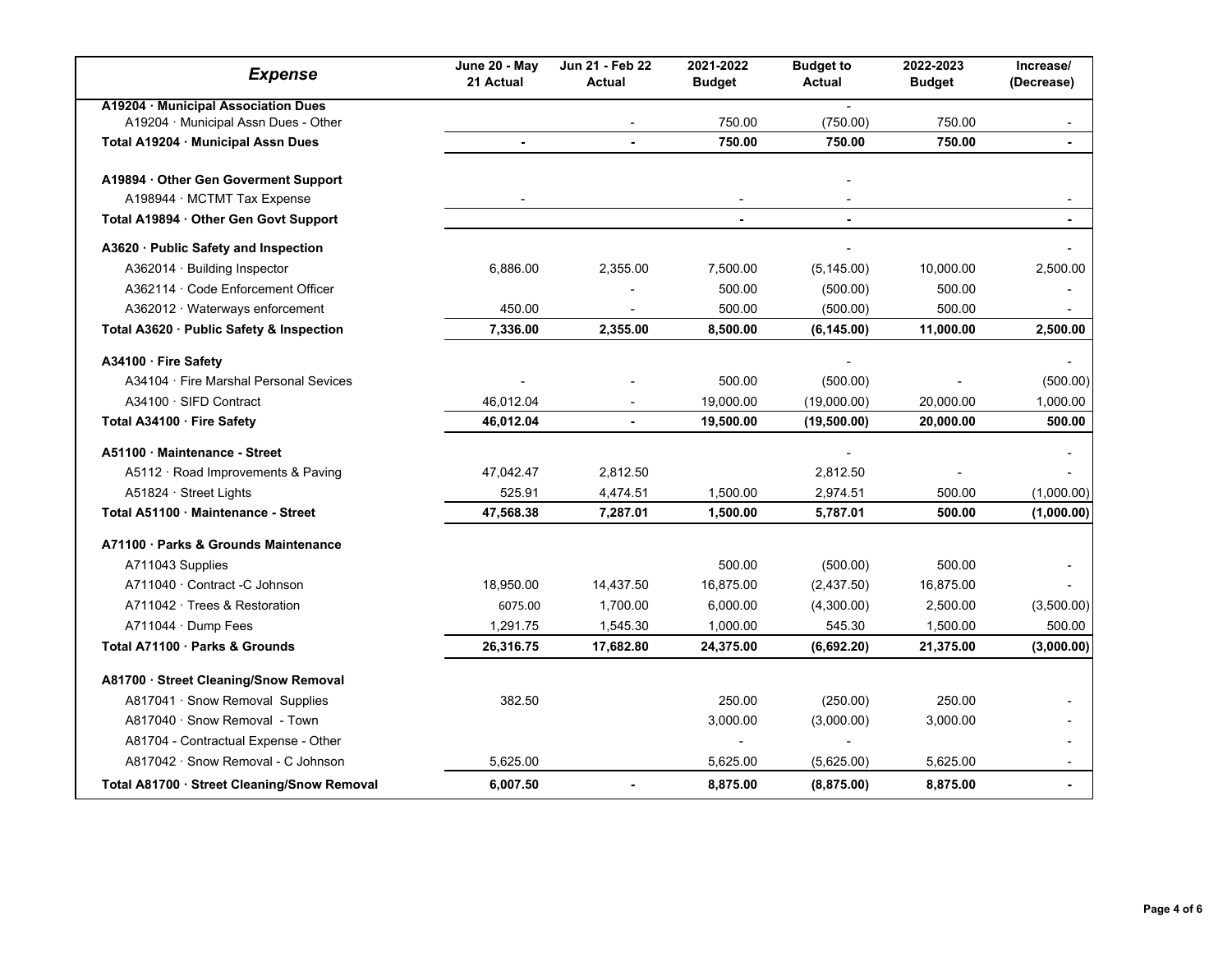| <b>Expense</b>                      | June 20 - May<br>21 Actual | Jun 21 - Feb 22<br><b>Actual</b> | 2021-2022<br><b>Budget</b> | <b>Budget to</b><br><b>Actual</b> | 2022-2023<br><b>Budget</b> | Increase/<br>(Decrease) |
|-------------------------------------|----------------------------|----------------------------------|----------------------------|-----------------------------------|----------------------------|-------------------------|
| A83500 · Water Department           |                            |                                  |                            |                                   |                            |                         |
| A83501 · Salary                     |                            |                                  |                            |                                   |                            |                         |
| A835045 - Electricity               |                            |                                  |                            |                                   |                            |                         |
| A835041- Repairs                    |                            |                                  |                            |                                   |                            |                         |
| A83504 Contractual Expenses Other   |                            |                                  |                            |                                   |                            |                         |
| A83504 · SCWA Management Contract   | 24,999.00                  |                                  |                            |                                   |                            |                         |
| Total A83500 · Water Department     | 24,999.00                  |                                  |                            |                                   |                            |                         |
| <b>Employee Benefits</b>            |                            |                                  |                            |                                   |                            |                         |
| A90108 · State Retirement           |                            |                                  |                            |                                   |                            |                         |
| A90308 · Social Security & Medicare | 1,557.01                   | 1,198.25                         | 1,750.00                   | (551.75)                          | 1,750.00                   |                         |
| A90608 $\cdot$ Health Ins           | 12,600.00                  | 9,450.00                         | 13,000.00                  | (3,550.00)                        | 13,000.00                  |                         |
| Employee Benefits - Other           |                            |                                  |                            |                                   |                            |                         |
| <b>Total Employee Benefits</b>      | 14,157.01                  | 10,648.25                        | 14,750.00                  | (4, 101.75)                       | 14,750.00                  |                         |
| <b>Debt Bonds Principal</b>         |                            |                                  |                            |                                   |                            |                         |
| A97102 · EFC Principal Payment      | 9,500.00                   | 9,500.00                         | 16,000.00                  | (6,500.00)                        |                            | (16,000.00)             |
| A97306 · Bond Aniticipation Notes   |                            |                                  |                            |                                   |                            |                         |
| <b>Total Debt Bonds Principal</b>   | 9,500.00                   | 9,500.00                         | 16,000.00                  | (6,500.00)                        |                            | (16,000.00)             |
| <b>Debt Interest</b>                |                            |                                  |                            |                                   |                            |                         |
| A97307 · Well Bond Note Interest    |                            |                                  |                            |                                   |                            |                         |
| <b>Total Debt Interest</b>          |                            |                                  | ۰.                         | (13,000.00)                       |                            |                         |
| <b>Total Operating Expense</b>      | 294,931.60                 | 150,300.62                       | 197,200.00                 | (46, 899.38)                      | 173,450.00                 | (23, 750.00)            |